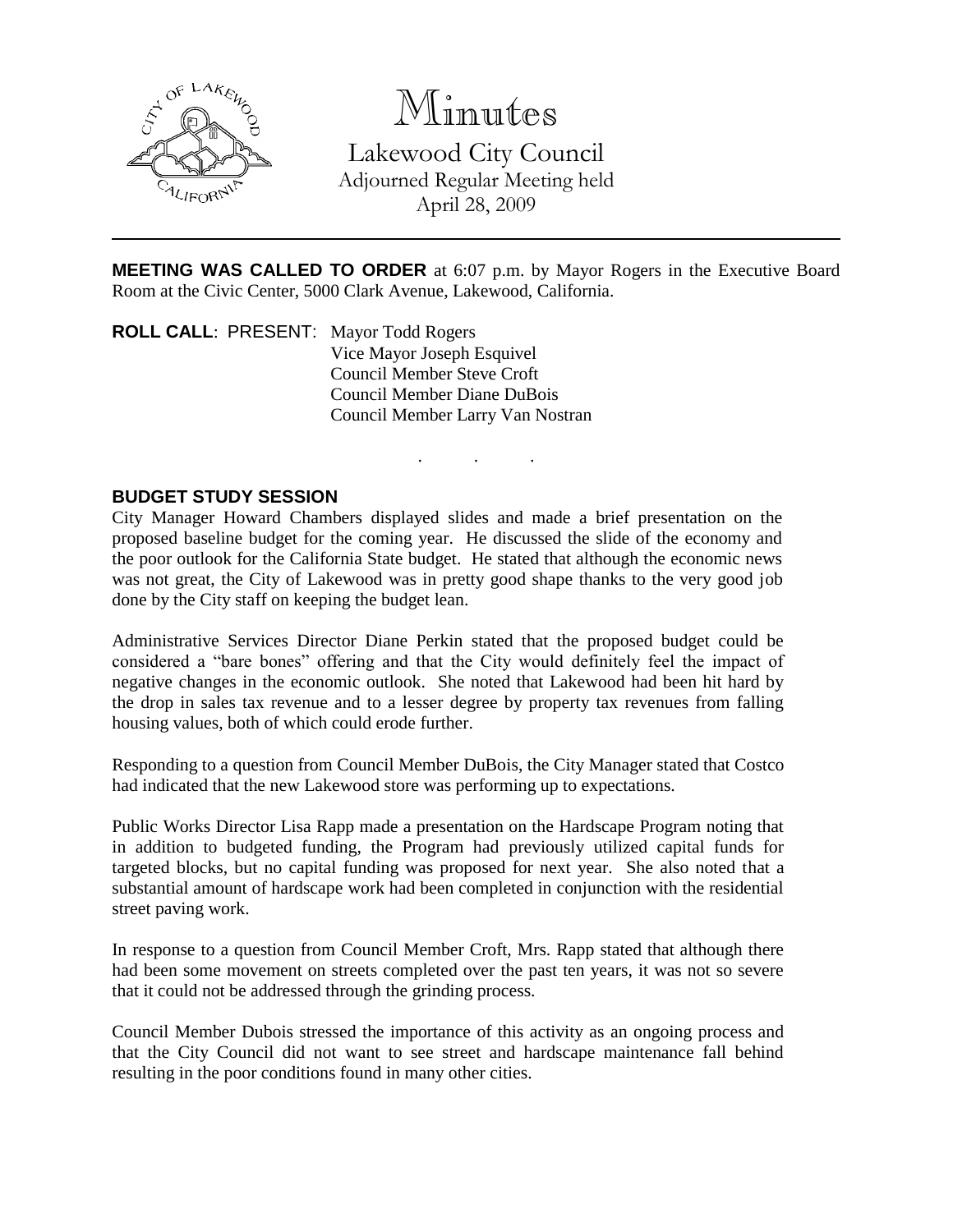City Council Minutes April 28, 2009 Page 2

## **BUDGET STUDY SESSION** - Continued

The Director of Public Works also provided an update on the Park Repair Program stating that they were moving away from automatically updating and falling back to a position of repairing where possible and only replacing equipment and fixtures when they were broken or became unsafe. She also reported that progress had been made on the Tree Planting Program with less backlog and fewer new requests for trees.

Community Development Director Jack Gonsalves reported that based on trends, there would be less demand for building inspection services and that current building permit fees were not sufficient to completely cover the cost of inspection services provided by the County of Los Angeles.

Mayor Rogers inquired if it was feasible to reduce contracting with the County and increase the use of a part-time inspector. Mr. Gonsalves stated the City was currently contracting for two County inspectors, which was about the minimum for a City of Lakewood's size.

The Director of Public Works reported that we were nearing the end of a multi-year contract with SEAACA and looking at a possible increase for services of 22 percent. She noted that an increase in license fees would be the only way to reduce the deficit in this budget area and that fees had not increased in a long time.

She responded to questions from the City Council by stating that of the local providers for animal control services, SEACCA provided the lowest cost option for the desired service level.

Assistant City Manager Sandi Ruyle reported on a proposal for a dedicated sergeant that would cover the early morning shift for Team Lakewood. She noted that although cities were not eligible for Federal funding being made available for additional law enforcement personnel, the Sheriff's Department had indicated they would apply on behalf of interested cities.

The Director of Public Works reported on the proposed replacement of mobile radios, noting that changes in FCC requirements meant the City would have to change frequencies, necessitating new radios at a cost of \$100,000. She noted that the deadline for the changeover was January of 2011, and that an additional benefit of the new radios was a built-in GPS device for vehicle tracking.

Council Member DuBois suggested splitting the project over two budget years.

The City Manager stated there were currently two full-time staff positions that although budgeted, were currently vacant.

The Director of Public Works reported on the feasibility of establishing a dog park site within the City. She noted that a possible site had been identified, but due to their easement for overhead power lines, permission would be needed from Southern California Edison. She stated that the facilities that were looked at in other cities were fairly simple, without a lot of